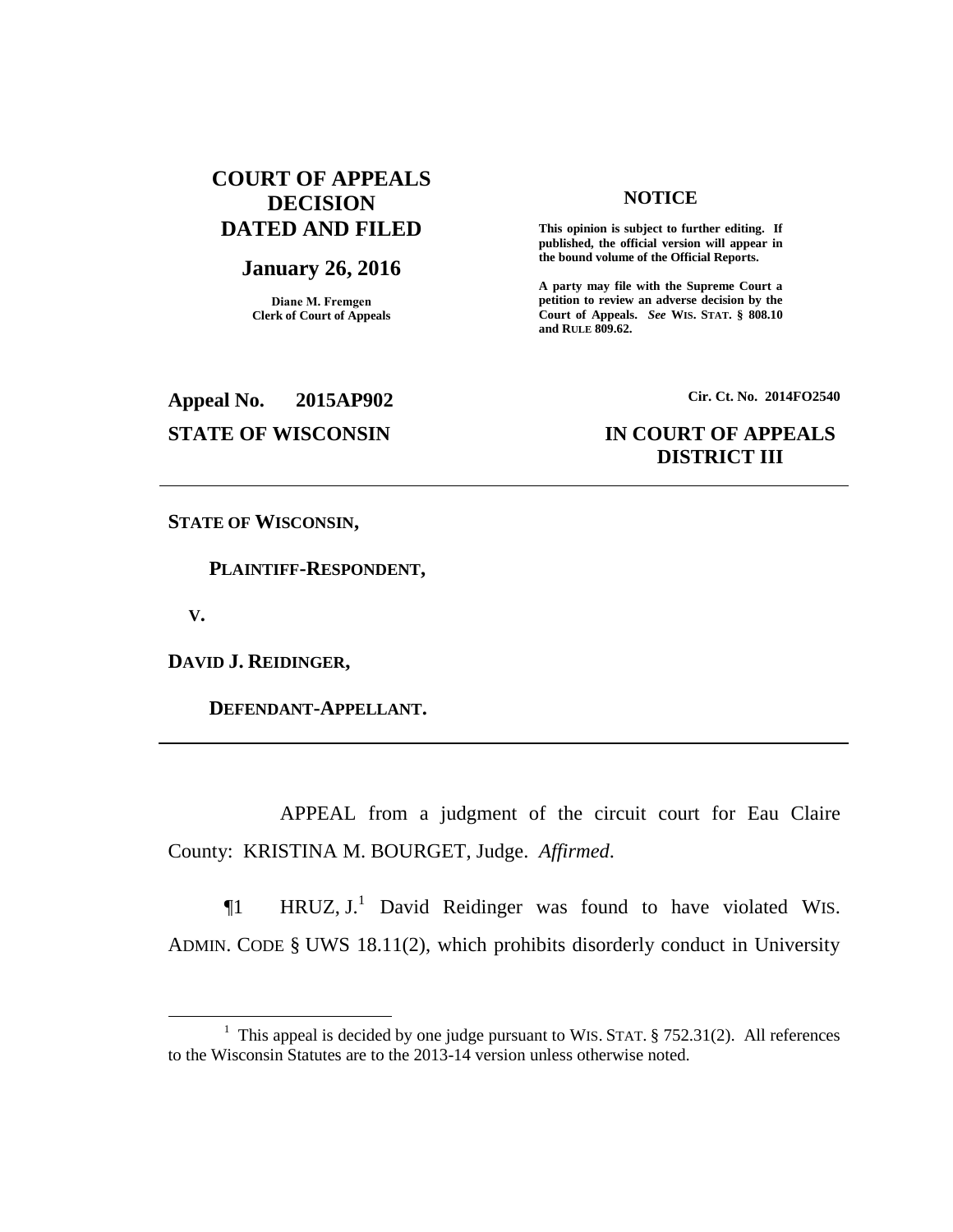of Wisconsin System buildings or on university lands.<sup>2</sup> The evidence at trial established that others witnessed Reidinger viewing pornography in a public library on the University of Wisconsin-Eau Claire (UWEC) campus. On appeal, Reidinger argues he has a First Amendment right to view legal adult pornographic material at a public library.<sup>3</sup> Reidinger also vaguely alludes to a conspiracy between numerous public officers and employees to harass him. We reject these arguments and affirm.

#### **BACKGROUND**

¶2 Following a bench trial, Reidinger was found to have violated WIS. ADMIN. CODE § UWS 18.11(2) and was fined \$295. Shannon Riley, a student supervisor at the McIntyre Library on the UWEC campus, testified she received a complaint from a student at 10:40 p.m. on December 14, 2014. The complaining student testified that she and her roommate were working on homework at the library when they noticed Reidinger watching pornographic material on the computer next to them.<sup>4</sup> Two university police officers, Edward Lancour and Amanda Henry, responded to the complaint.

¶3 Lancour and Henry met with the complaining students, who showed the officers a picture they had taken of Reidinger's computer screen that showed open pornographic images. Lancour then personally observed Reidinger watching pornographic material on the computer for approximately thirty seconds before

 $\overline{a}$ 

<sup>&</sup>lt;sup>2</sup> All references to WIS. ADMIN. CODE  $\S$  UWS 18.11(2) are to the August 2009 version, which remains in effect.

 $3$  Reidinger is proceeding pro se.

<sup>&</sup>lt;sup>4</sup> The roommate testified to substantially the same facts at the trial.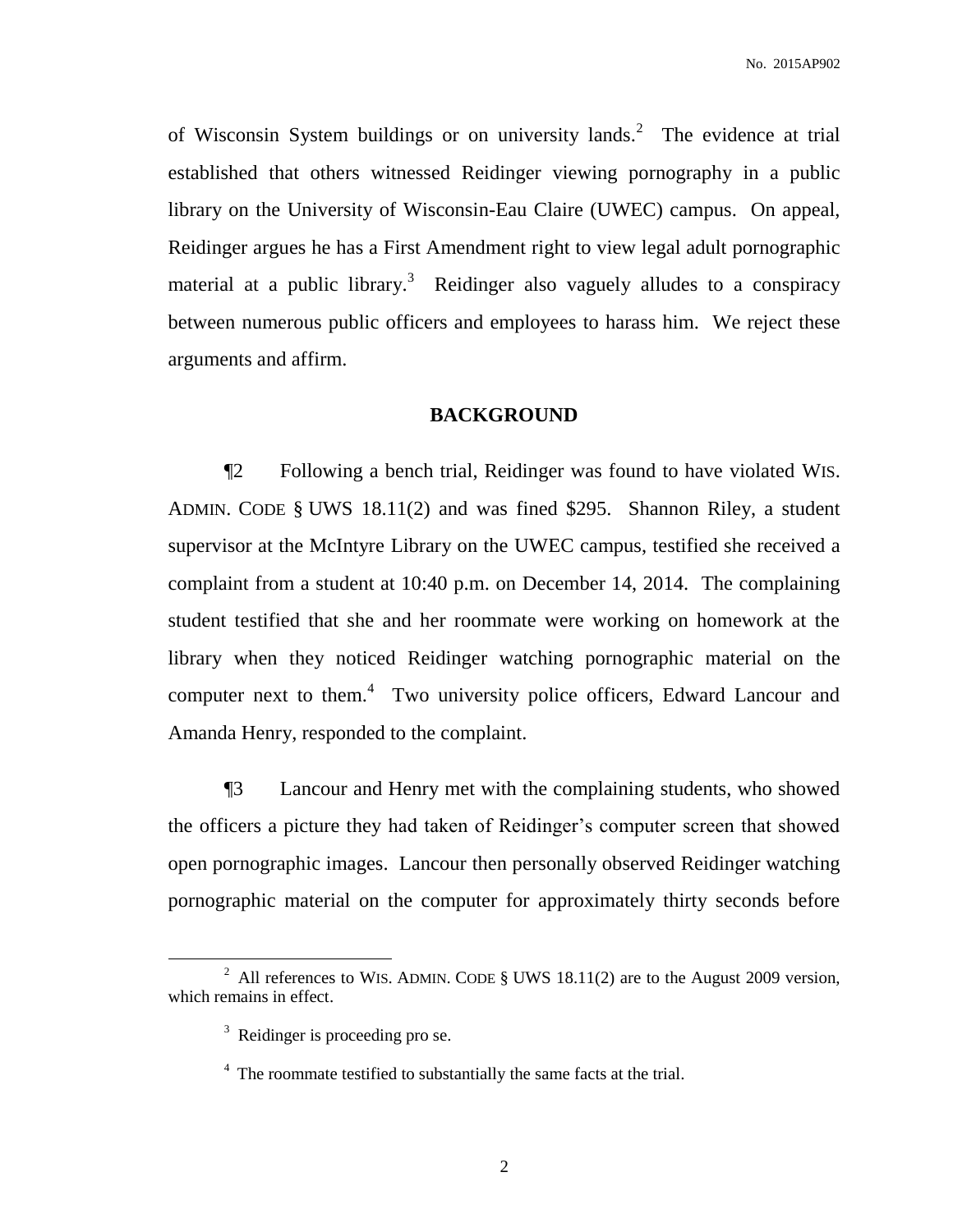No. 2015AP902

asking him to close the browser and move with him to a library stairwell to discuss the matter. Lancour testified he told Reidinger his watching pornography was causing a disturbance, to which Reidinger responded that he had a constitutional right to view pornographic material at a public library. Lancour then told him they had received several complaints, and witnesses had stated that Reidinger viewing pornography at that location made them feel uncomfortable. Reidinger was issued a citation for disorderly conduct under WIS. ADMIN. CODE § UWS 18.11(2) the following day.

### **DISCUSSION**

¶4 Disorderly conduct in the context of this case means "violent, abusive, indecent, profane, boisterous, unreasonably loud or otherwise disorderly conduct under circumstances in which the conduct tends to cause or provoke a disturbance, in university buildings or on university lands." WIS. ADMIN. CODE § UWS 18.11(2); *see also* WIS. STAT. § 947.01(1). The State need not prove that an actual disturbance resulted from Reidinger's conduct, only that the conduct was of a type that tended to cause or provoke a disturbance. *See City of Oak Creek v. King*, 148 Wis. 2d 532, 545, 436 N.W.2d 285 (1989). Reidinger does not contest the findings of his having committed disorderly conduct. Rather, he raises an asapplied challenge to his citation, asserting his conduct was protected by the First Amendment. Specifically, Reidinger cites two United States Supreme Court cases that he contends establish his right to view pornography in a public location. "The constitutionality of a statute is a question of law, which we review de novo, benefiting from the analysis of the circuit court." *State v. Crute*, 2015 WI App 15, ¶3, 360 Wis. 2d 429, 860 N.W.2d 284.

3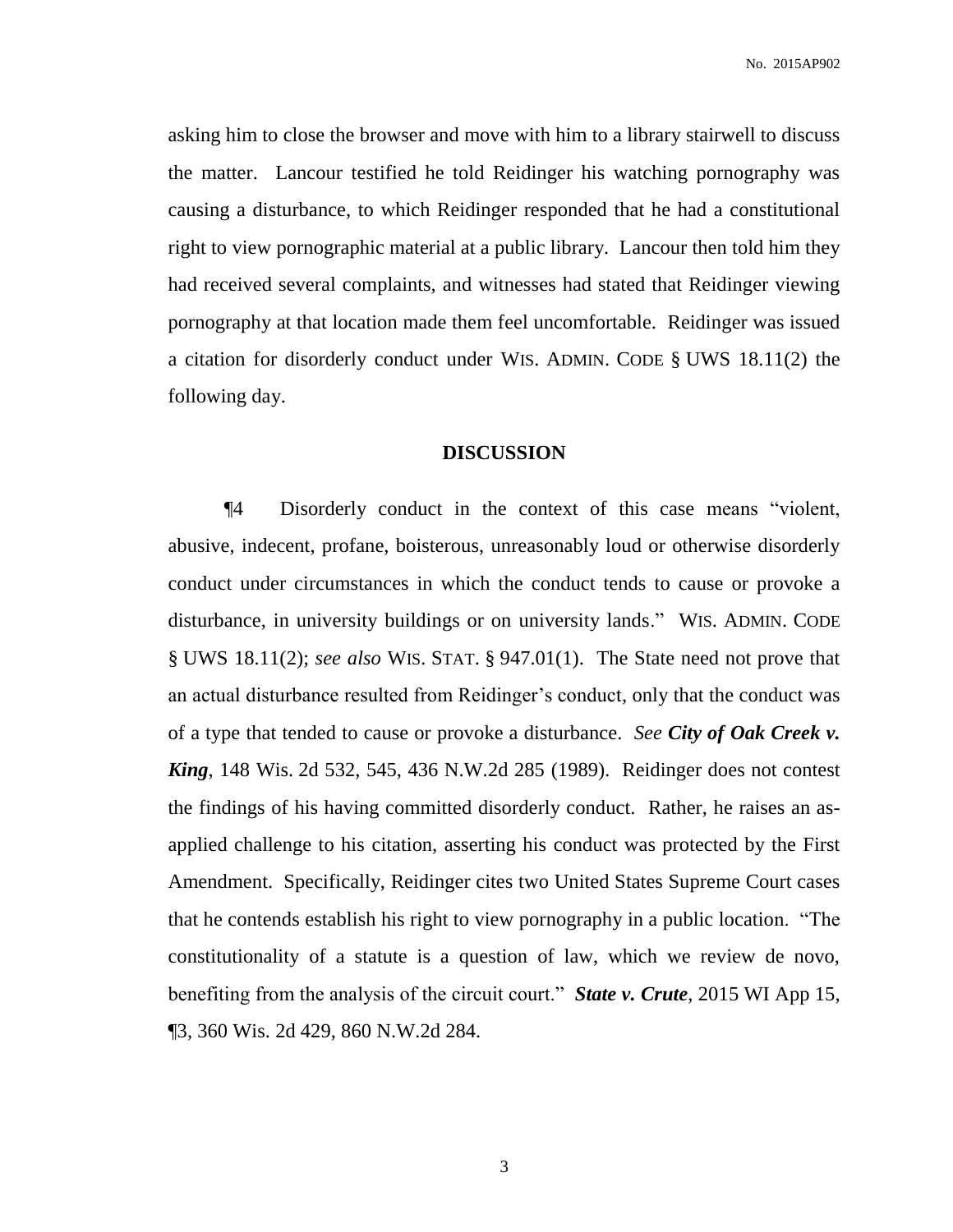¶5 Neither of the United States Supreme Court decisions Reidinger cites in support of his argument are on point. In *Stanley v. Georgia*, 394 U.S. 557 (1969), the Court concluded that under the First Amendment, as made applicable to the states by the Fourteenth Amendment, "*mere private possession* of obscene matter cannot constitutionally be made a crime." *Id.* at 559 (emphasis added). In *Reno v. ACLU*, 521 U.S. 844 (1997), the Court struck down two provisions of the federal Communications Decency Act of 1996 that imposed criminal penalties in an attempt to protect minors from "indecent" and "patently offensive" Internet communications. *Id.* at 849. The Court determined these provisions lacked "the precision that the First Amendment requires when a statute regulates the content of speech." *Id.* at 874. Neither *Stanley* nor *Reno* establishes a First Amendment right to view pornography in a public library or any other public place.<sup>5</sup> Reidinger does not cite any other authority in support of his position.

¶6 Further, we observe that Reidinger was not cited under a statute or other authority that proscribed public viewing of obscene materials; rather, he was cited for disorderly conduct. Disorderly conduct laws are "aimed at proscribing conduct in terms of the results that could be reasonably expected therefrom." *State v. A.S.*, 2001 WI 48, 13, 243 Wis. 2d 173, 626 N.W.2d 712. While such laws may have the incidental effect of limiting certain speech, it has long been recognized that there is a valid countervailing interest in preserving public order.

 $\overline{a}$ 

 $<sup>5</sup>$  Reidinger notified this court by letter that he would not file a formal reply brief, in part</sup> because he asserts the State "accepts that [*Stanley v. Georgia*, 394 U.S. 557 (1969)] and [*Reno v. ACLU*, 521 U.S. 844 (1997)] provide controlling law for this case." The State, however, does not agree those are the controlling authorities; rather, the State argues—correctly—that both cases are distinguishable. Reidinger failed to respond to this argument and we therefore deem it conceded. *See Charolais Breeding Ranches, Ltd. v. FPC Secs. Corp.*, 90 Wis. 2d 97, 109, 279 N.W.2d 493 (Ct. App. 1979).